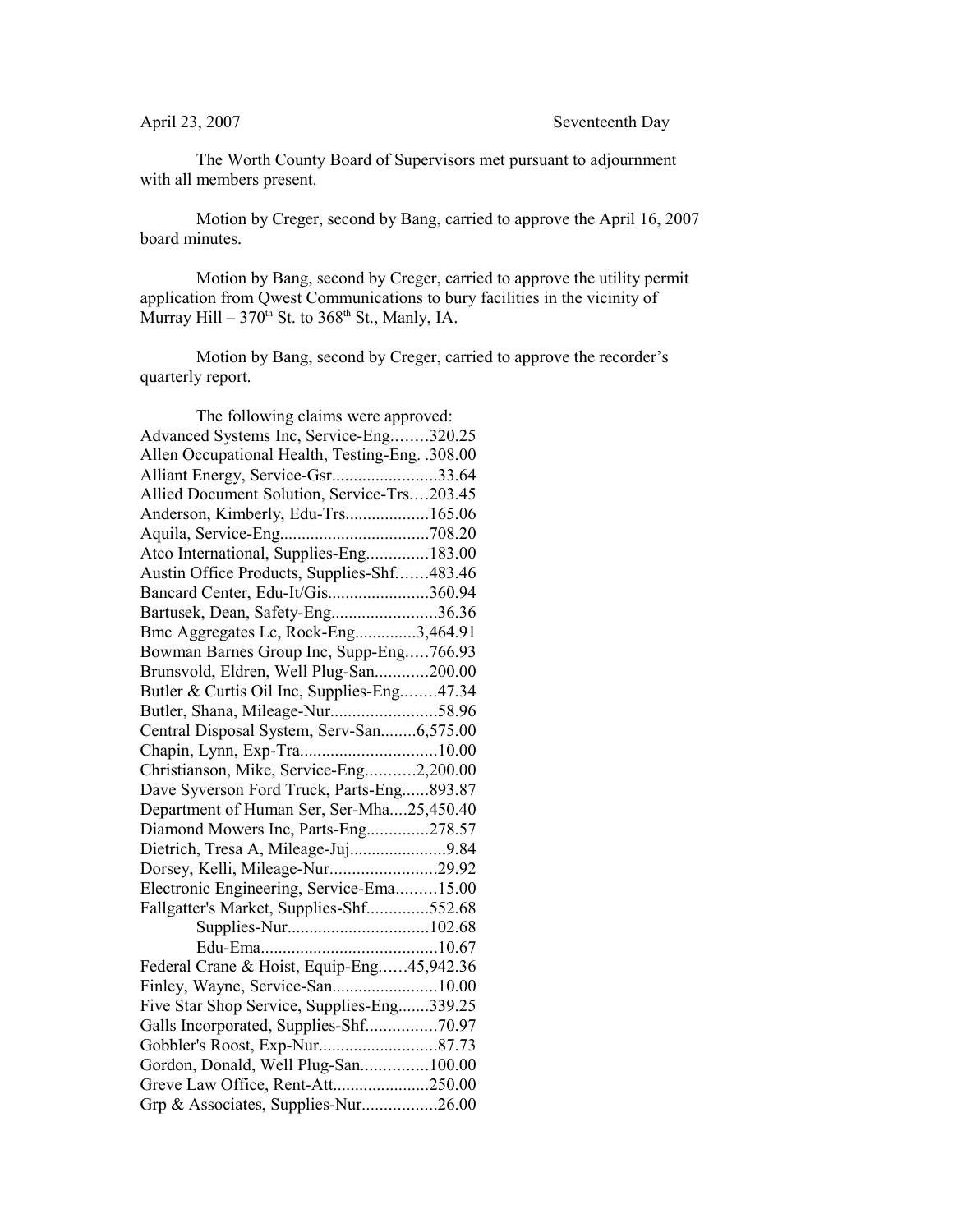| Hartman, Lisa, Mileage-Nur39.38              |  |
|----------------------------------------------|--|
| Heritage Residence, Services-Mha1,589.06     |  |
| Hitchcock, Ashley, Mileage-Hha46.77          |  |
| Huebner, Cheryl, Mileage-Nur73.66            |  |
| 135/105 Welcome Center, H/M Dst/Ndp. .736.81 |  |
| Ios Office Solutions, Supplies-Eng29.99      |  |
| Iowa Department of Public, Serv-Shf966.00    |  |
| Iowa Dept of Human Serv, Serv-Mha2,231.29    |  |
|                                              |  |
|                                              |  |
|                                              |  |
|                                              |  |
|                                              |  |
| Johnson, Teresa, Mileage-Nur35.20            |  |
|                                              |  |
| Larsen Plumbing, Service-Gsr247.82           |  |
| Larsen's Food Pride, Supplies-Ema36.42       |  |
| Lexis-Nexis, Service-Att113.00               |  |
| Liberty Square, Services-Mha1,085.00         |  |
| Low's Standard, Fuel-Asr35.50                |  |
|                                              |  |
|                                              |  |
|                                              |  |
| Mainstay Systems Inc, Service-Shf1,095.00    |  |
| Manly Junction Signal, Service-Asr80.00      |  |
|                                              |  |
|                                              |  |
| Marshall & Swift Inc, Service-Eng164.95      |  |
|                                              |  |
|                                              |  |
| Mason City Business Systems, Serv-Shf44.88   |  |
|                                              |  |
| Mcleod USA, Service-Eng10.65                 |  |
|                                              |  |
| Mental Health Center, Service-Mha4,981.06    |  |
|                                              |  |
| Mercy Medical Center, Service-Shf570.00      |  |
| Mitchell Co Care, Service-Mha1,395.00        |  |
| Mitchell County Ema, Mileage-Ema157.85       |  |
| Mueller, Dean A, Mileage-Con65.60            |  |
| Myli, Diane, Mileage-Nur39.82                |  |
| Next Generation Tech, Services-Mha702.75     |  |
| North Iowa Vocational, Serv-Mha3,479.78      |  |
| North Woods Cabinetry Inc, Serv-Gsr65.00     |  |
| Northern Iowa Therapy Pc, Service-Nur195.00  |  |
| Northwood Anchor, Supplies-Att39.00          |  |
|                                              |  |
|                                              |  |
|                                              |  |
|                                              |  |
|                                              |  |
| Northwood Electric Inc, Service-Gsr134.11    |  |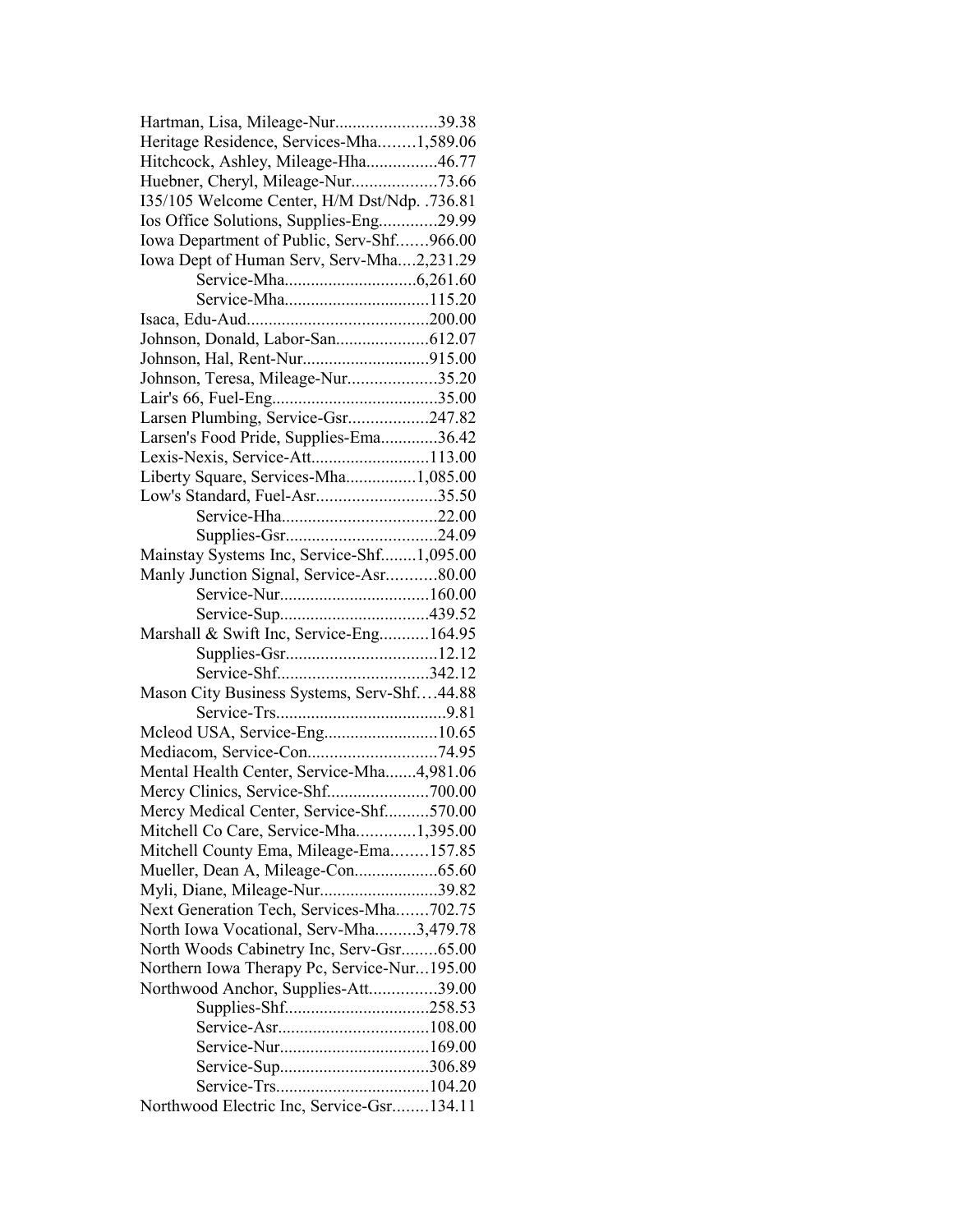| Northwood Lumber Co, Supplies-Eng101.24     |  |
|---------------------------------------------|--|
|                                             |  |
| Northwood Sanitation, Service-Nur60.00      |  |
|                                             |  |
| Northwood True Value, Supplies-Eng197.18    |  |
| Northwood Welding, Supplies-Eng58.50        |  |
| Northwoods State Bank, Supplies-Trs17.62    |  |
|                                             |  |
|                                             |  |
| Olson, Lisa, Mileage-Hha31.24               |  |
| Omb Police Supply, Supplies-Shf162.99       |  |
| Opportunity Village, Service-Mha1,022.16    |  |
| Overtime Dj Services, Service-Nur200.00     |  |
| Parks, Kristie, Mileage-Nur122.32           |  |
| Pit Stop Printing, Signs-Eng300.00          |  |
|                                             |  |
| Prairie Ridge, Services-Chm754.25           |  |
| Quill Corporation, Supplies-Nur157.66       |  |
|                                             |  |
|                                             |  |
|                                             |  |
| Service-Nur359.29                           |  |
| Radiologist of North Iowa, Service-Shf34.00 |  |
|                                             |  |
| Rockmount/Nassau, Supplies-Eng439.47        |  |
| Rohne, Joel, Gps Meeting-It/Gis21.72        |  |
| Rourick, Patrick J, Service-Chm150.00       |  |
|                                             |  |
| South Minnesota Lubes, Oil-Eng362.10        |  |
| Staples Credit Plan, Supplies-Nur738.91     |  |
|                                             |  |
| The Sidwell Company, Cap Outlay2,332.88     |  |
|                                             |  |
| Thomas Capranos, Rent-Nur200.00             |  |
| Treasurer, State of Iowa, Edu-Shf1,040.00   |  |
| U S Postal Service, Rent-Trs66.00           |  |
|                                             |  |
| Ver Helst Snyder Drug, Supplies-Rec64.82    |  |
| Supplies-Dap547.90                          |  |
|                                             |  |
|                                             |  |
|                                             |  |
|                                             |  |
|                                             |  |
|                                             |  |
| Waste Management, Service-San4,493.99       |  |
| Winn-Worth Betco, H/M Dist/Ndp1,105.21      |  |
|                                             |  |
| Worth Co Hist Soc, H/M Dist/Ndp736.81       |  |
| Worth County Fair, H/M Dist/Ndp1,105.21     |  |
|                                             |  |
| Worth County P H, Exp-Nur245.66             |  |